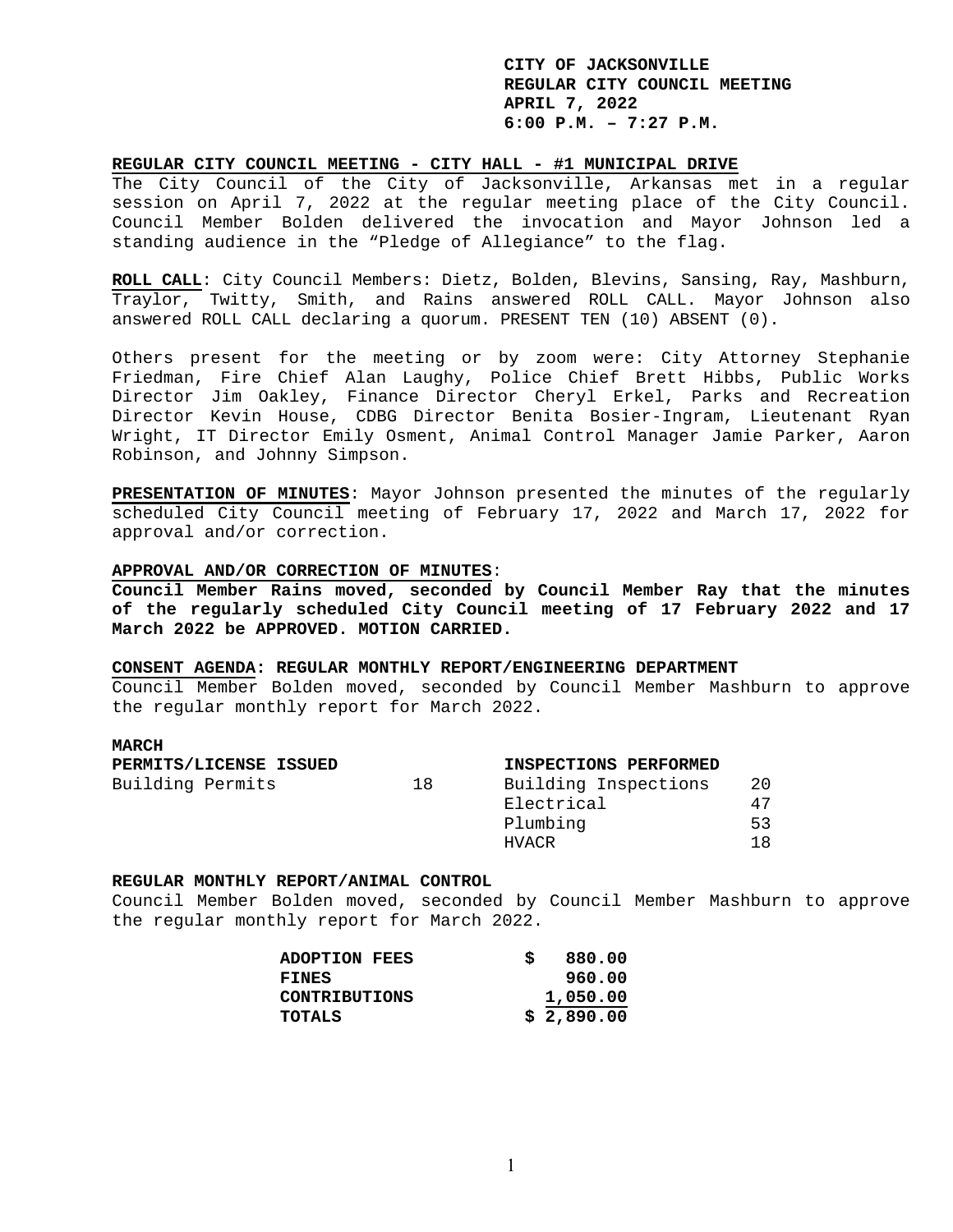Council Member Blevins noted that the Animal Control report stated there were 52 adoptions and that they waived 52 adoption fees, but there was \$880.00 in adoption fees received. He questioned what the adoption fees were for if the fees had been waived for all adopted animals.

Animal Shelter Supervisor Jamie Parker responded that she did not realize that the adoption stuff was on the agenda tonight. She replied that the 52 adoptions were a combination of the JFOTA and the City adoptions. She related that the \$818.00 is from the payment of the City adoptions. She explained that when someone adopts through the City fund, and they pay the \$55.00 adoption fee, that is what goes to the City for the adoptions.

Council Member Blevins clarified that the City took in payments for 16 adoptions.

Supervisor Parker added that the rest was paid for through JFOTA.

Council Member Blevins then clarified that the City did not waive 52 adoptions but 36?

Supervisor Parker confirmed that JFOTA paid for 36 adoptions, saying that the City only covered 16, which is what the \$818.00 covers.

In response to a comment from Council Member Smith, Supervisor Parker clarified that JFOTA is the non-profit for the Shelter, Jacksonville Friends of the Animals.

Chief Hibbs stated that is 52 adoptions and they brought in \$880.00 and the rest of the money that is missing was paid for by JFOTA. He stated that money paid by JFOTA is not captured on the report. He stated that the form has been changed, saying that he has something else to be added but it was not done in time to make the agenda. He stated that the form is being changed.

Council Member Rains clarified that an amended report for March would be forwarded to the City Council.

Chief Hibbs stated that he wants the monthly reports to be accurate because that is what is used at the end of the year for totals. He then noted that the amended version would be delivered to the City Clerk.

**ROLL CALL: Council Member: Dietz, Bolden, Blevins, Sansing, Ray, Mashburn, Traylor, Twitty, Smith, and Rains voted AYE. MOTION CARRIED.** 

# **DEVIATION IN AGENDA**:

**b. RECOGNITION of 911 Communications Center Council Member Blevins moved, seconded by Council Member Rains to deviate from the agenda and speak on business item b. MOTION CARRIED.**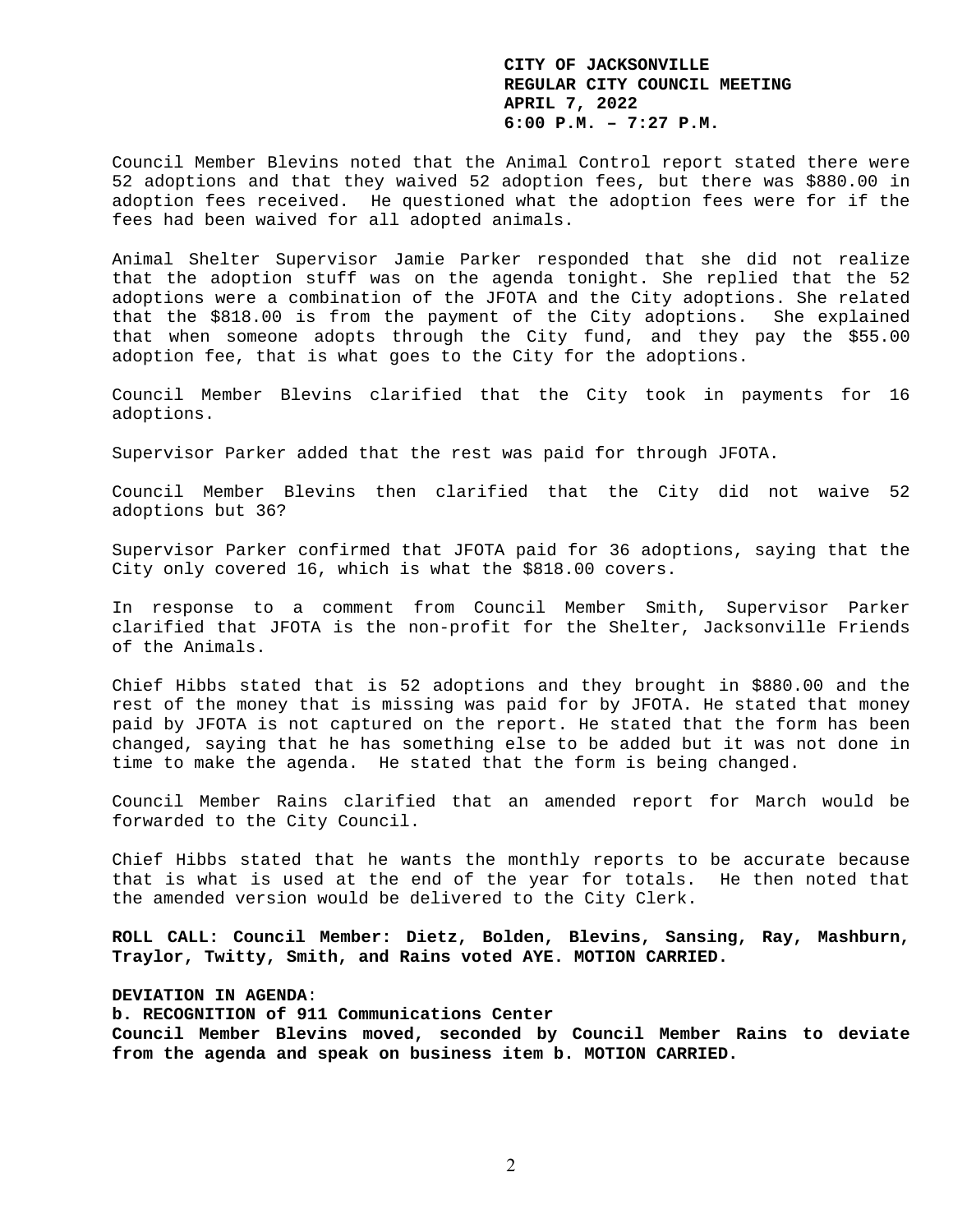Mayor Johnson noted that this week is 911 week and the City wants to recognize the 911 staff for all their efforts, citing how important they are to the City and Community.

Council Member Bolden asked all 911 staff to move up front for a picture. He read the plaque presented to the Department of 911 by the City and members of the Arkansas Legislature as recognition of the 911 week by proclamation. He then presented all the staff with memo pads he personally had made for them.

911 Director Tabby Hughes thanked Council Member Bolden and the entire Council for their recognition. She stated that her staff comes to work everyday with a smile and is ready to handle whatever chaos the world throws at them. She then answered that last year they answered over 120,000 nonemergency lines and over 25,000 911 calls.

#### **RESUME AGENDA:**

### **WATER DEPARTMENT: WASTEWATER DEPARTMENTS:**

#### **FIRE DEPARTMENT: Vehicle Acquisition Plan**

Chief Laughy reviewed documentation offered to City Council. He noted that information only covers the fire engines, ladder truck, rescue truck, and ambulances. He stated that they are doing pretty well when it comes to the ambulance fleet with three newer 2019, 2018, and 2020 ambulances. He then added that they are waiting on a brand new one to be delivered.

He noted that under first line engines there are engines 1, 2, 3, and 4; which are the fire engines they use everyday to respond to everyday emergencies. He then noted that engine 5 is a backup truck. He noted that engine 3 is 13 years old and engine 4 is 17 years old. He noted that they ordered their brand-new engines in 2015, noting that the average life span of a first line engine is about 15 years. He noted that engines 1 and 2 are about 40% of its life expectancy, engine 3 is 87% and engine 4 is 113% of its life expectancy. He stated that in three years they will be running those numbers increase dramatically and as general information, the value of those vehicles are noted in the far-right column. He explained that in talking to a vendor at the Chief's conference, he was informed that asking for the exact same fire engine as engines 1 and 2, the costs would go from \$516,000 to \$733,000, which represents a 42% increase in six years. He added that it has gone from a one-year build to a two-year build. He stated that he was able to get a price of  $$715,579$  per engine for two engines, but on May  $1^{st}$  the cost goes up 7% for a total of more than \$765,000 for one engine. He stated that every year we wait is going to add another 30 to 50 thousand dollars to the cost of one engine. He stated that if we save money and order in three years, it is very likely to cost the City an additional 90 to 150 thousand dollars extra per vehicle. He asked that the City Council consider using the American Recovery Plan Act money to purchase two engines. He stated that if ordered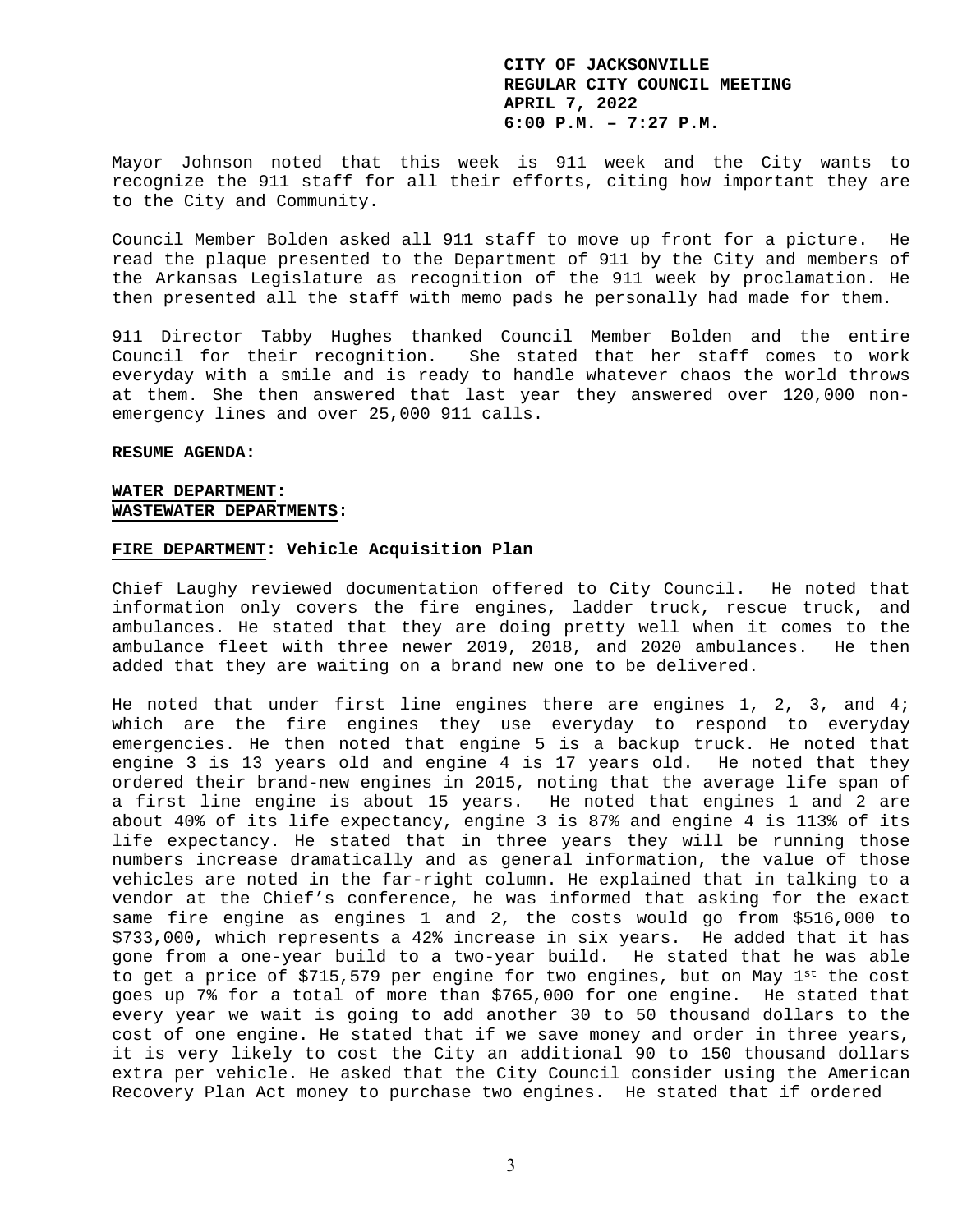before May 1st it will cost the City \$1,431,000, if ordered before May of 2023, it will be \$1,500,000, and if we wait until 2026 it will be \$1,831,338. He stated that the American Recovery Plan Act netted the City of Jacksonville of about 5 million dollars and we have received 2.7 million with about 2.5 million expected this Summer. He added that the Treasury is allowing 10 million dollars as a standard for lost revenue and the stipulation is that it has to be used for Government services and we have until December 31, 2023. He stated that his question is, is there a way that we can use some of this money to purchase these engines and if not does anyone have any ideas because the FEMA grants have dried up for municipalities.

In response to a question from Council Member Rains, Chief Laughy explained that the amount of money Nationwide in FEMA grants, especially for vehicles, has decreased by 50%. It is being granted to volunteer fire departments because they do not have a funding stream like municipalities.

Mayor Johnson noted that the City Council will decide what the money will be used for regarding a list, noting that we have more needs than money. He stated that the City Council will be presented a plan and will decide how the money is going to be spent. He answered that it would not be by May  $1^{st}$ .

In response to a question from Council Member Blevins, Chief Laughy noted that engine 5 has mileage of 14,620 because that engine was replaced. Chief Laughy did not feel this would be a viable engine to replace the buying of one of the two proposed engines for purchase. He stated that the body of the vehicle is old and worn out. He stated that however, if they could at least get one, that would be good.

Mayor Johnson clarified that we are limited to the 5 million, the 10 million is a threshold for loss.

In response to a question from Council Member Bolden, Finance Director Cheryl Erkel explained that the Directors have provided a list of needs, saying that the list will be narrowed and provided to the City Council for the decision. She stated that it would probably be June or July when it is narrowed for City Council. She then answered that she is not sure if Police vehicles were on the list, noting that so far, the City has received 2.7 or 2.5 million. It was noted that two new Police vehicles were budgeted this year.

Chief Laughy explained that he wanted to have this on the agenda so the City Council would be aware of the price increases and the extended build time.

**STREET DEPARTMENT: POLICE DEPARTMENT: SANITATION DEPARTMENT: PARKS & RECREATION: PLANNING COMMISSION: COMMITTEE(S):**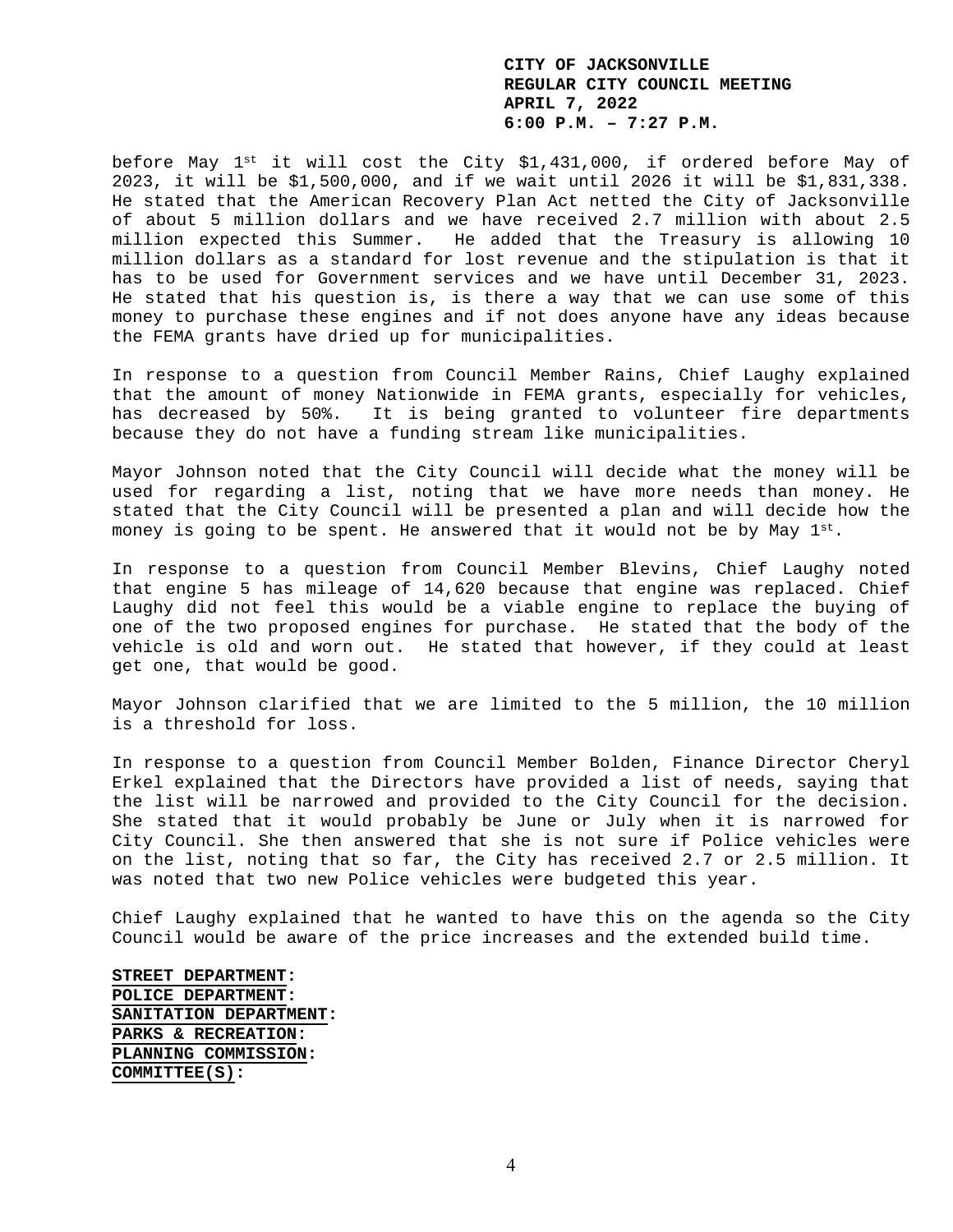**GENERAL: a. PUBLIC HEARING ORDINANCE 1692 (#11-22)** 

**AN ORDINANCE AMENDING JACKSONVILLE MUNICIPAL CODES § 8.01.078 (GRASS OR WEEDS), 8.03.010 (NUISANCE AND NON-COMPLYING CONDITIONS – UNCUT WEEDS, GRASS, AND UNSANITARY ARTICLES AND CONDITIONS), AND REPEALING JACKSONVILLE MUNICIPAL CODE § 8.08.010 (NON-COMPLYING CONDITIONS FOR GRASS, WEEDS, AND VEGETATION); DECLARING AN EMERGENCY; AND, FOR OTHER PURPOSES.** 

**Mayor Johnson opened the public hearing at approximately 6:27 p.m.** 

**With no one to speak, Mayor Johnson closed the public hearing at approximately 6:29 p.m.** 

Council Member Bolden moved, seconded by Council Member Sansing to place Ordinance 1692 on **FIRST READING**. **ROLL CALL**: Council Member Dietz, Bolden, Blevins, Sansing, Ray, Mashburn, Traylor, Twitty, Smith, and Rains voted AYE. **MOTION CARRIED. Whereupon City Attorney Friedman read the heading of Ordinance 1692.** 

Lieutenant Ryan Wright explained that the purpose of the Ordinance is to correct conflicting ordinances regarding grass height, and make it easier for everyone to understand the requirements. He added that this would add a requirement to get rid of overgrowth on fences and limit grass to 8" in all residential districts and gets rid of the 5-acre limitation on grass. He then noted that it allows 18" in height for any industrial/commercial lot that does not have a structure.

Discussion ensued regarding the requirement for a 5-acre lot. Lieutenant Wright noted that some of the line numbers have been changed or repealed.

Council Member Ray moved, seconded by Council Member Bolden to **APPROVE** Ordinance 1692 on **FIRST READING** and **SUSPEND THE RULES** and place Ordinance 1692 on **SECOND READING**. **ROLL CALL**: Council Member Dietz, Bolden, Blevins, Sansing, Ray, Mashburn, Traylor, Twitty, Smith, and Rains voted AYE. **MOTION CARRIED**.

Council Member Bolden moved, seconded by Council Member Sansing to **APPROVE** Ordinance 1692 on **SECOND READING** and **SUSPEND THE RULES** and place Ordinance 1692 on **THIRD AND FINAL READING**. **ROLL CALL**: Council Member Dietz, Bolden, Blevins, Sansing, Ray, Mashburn, Traylor, Twitty, Smith, and Rains voted AYE. **MOTION CARRIED**.

Council Member Twitty moved, seconded by Council Member Bolden to **APPROVE AND ADOPT** Ordinance 1692 in its entirety.

Discussion ensued and it was noted that this would apply to easements and rights-of-way.

**ROLL CALL**: Council Member Dietz, Bolden, Blevins, Sansing, Ray, Mashburn, Traylor, Twitty, and Smith voted AYE. Council Member Rains voted NAY. **MOTION CARRIED.**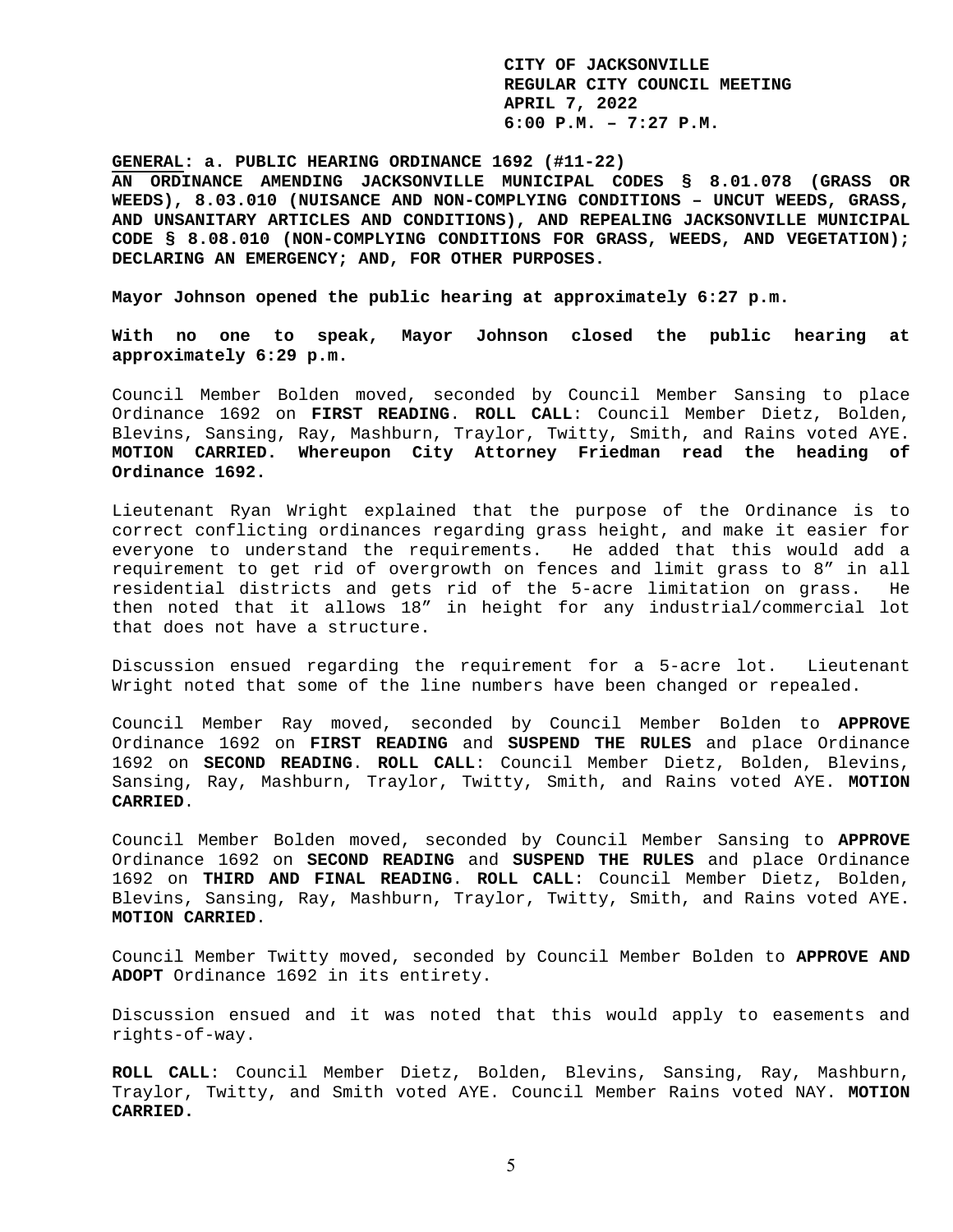Council Member Bolden moved, seconded by Council Member Sansing that the **EMERGENCY CLAUSE** be approved and adopted. **ROLL CALL**: Council Member Dietz, Bolden, Blevins, Sansing, Ray, Mashburn, Traylor, Twitty, Smith, and Rains voted AYE. **MOTION CARRIED.** 

**ORDINANCE 1692 (#11-2022) APPROVED AND ADOPTED THIS 7th DAY OF APRIL, 2022.** 

#### **c. 2nd READING ORDINANCE 1689 (#8-22)**

**AN ORDINANCE AUTHORIZING A FRANCHISE AGREEMENT FOR FIBER OPTIC CABLE, DATA MANAGEMENT, DIGITAL INFORMATION SERVICES, AND ELECTRONIC TRANSMISSION COMMUNICATIONS SERVICES WITHIN THE CITY WITH UNITE PRIVATE NETWORKS LLC; AND, FOR OTHER PURPOSES.** 

Council Member Ray moved, seconded by Council Member Bolden to place Ordinance 1689 on **SECOND READING**. **ROLL CALL**: Council Member Dietz, Bolden, Blevins, Sansing, Ray, Mashburn, Traylor, Twitty, Smith, and Rains voted AYE. **MOTION CARRIED. Whereupon City Attorney Friedman read the heading of Ordinance 1689.** 

Construction Manager Brent Hooker for UPN, explained that they have 5 or 6 sites in Jacksonville where they will build fiber optic to cell towers for various customers at different towers. He then answered that they will not be doing residential only business, government, and schools. He stated they have not begun any work yet and it would be both above ground and underground depending on the site.

Council Member Rains requested a list of the areas where they would be working inside the City limits.

Mr. Hooker agreed to provide that to the City Clerk. He then answered Council Member Rains that it would be less than 1 mile of fiber being laid. He explained that for the most part they would be leasing some "dark" fiber that is already in the ground from some other companies to minimize their build level. He stated that they are mainly attached to Ritter/Windstream. He clarified that Windstream owns the cable and Unity owns the glass inside of it.

Council Member Rains questioned why the City would go through with an Ordinance and not do a request for qualifications. She asked if this is a particular project.

Mayor Johnson stated that it allows them to pay the City when they have a customer that uses their services.

Mr. Hooker stated the reason they are coming to town is because they are doing a big project all around Little Rock, serving about 80 towers and 5 or 6 of them fall within the City limits of Jacksonville, so their customer has requested them to build on the towers.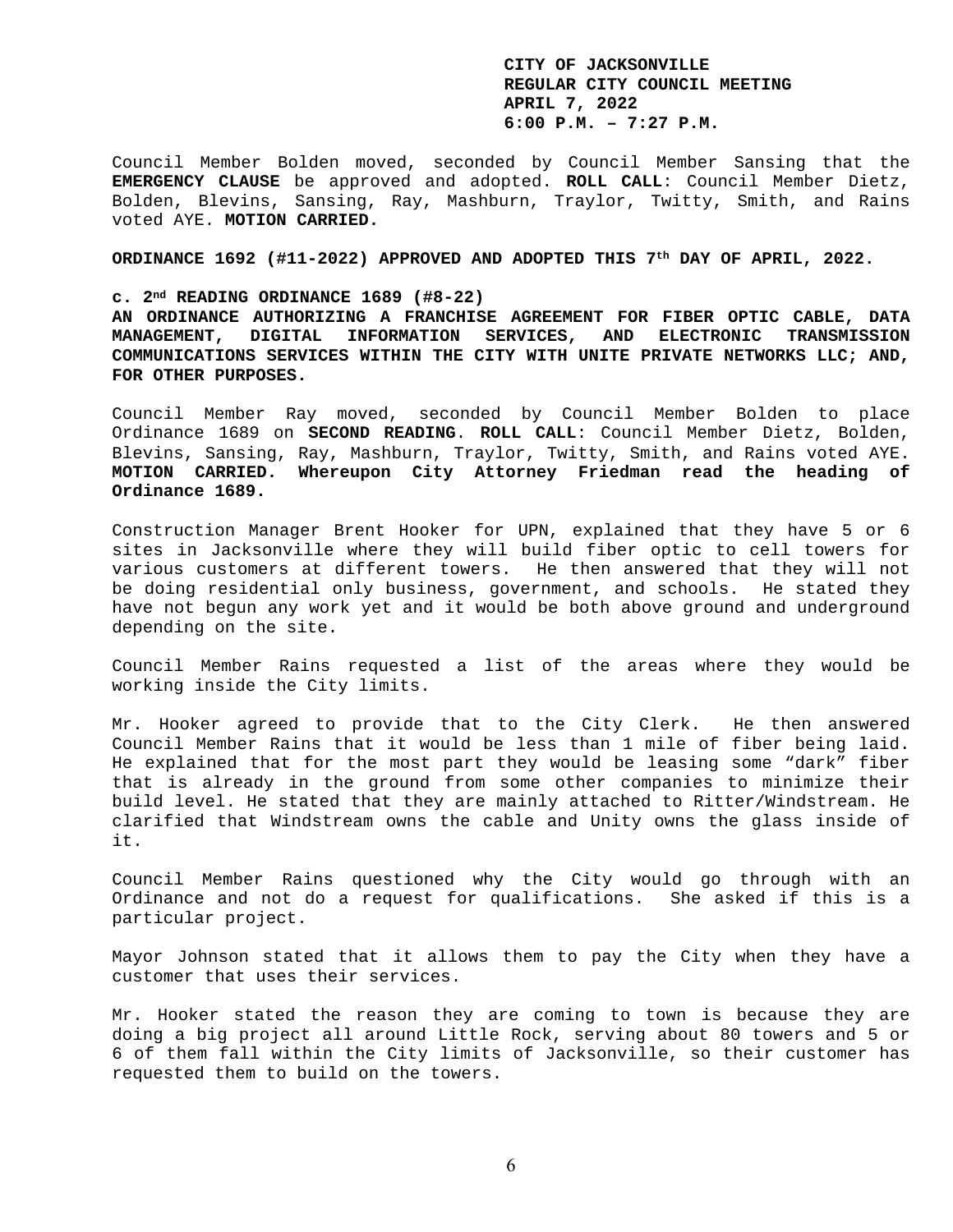Mayor Johnson stated that it is just a franchise agreement allowing them to do business in the City of Jacksonville.

Mr. Hooker stated that right now, it is just the towers but hopefully they can get more customers and branch out.

Council Member Bolden moved, seconded by Council Member Twitty to **APPROVE** Ordinance 1689 on **SECOND READING** and **SUSPEND THE RULES** and place Ordinance 1689 on **THIRD AND FINAL READING**. **ROLL CALL**: Council Member Dietz, Bolden, Blevins, Sansing, Ray, Mashburn, Traylor, Twitty, Smith, and Rains voted AYE. **MOTION CARRIED**.

Council Member Bolden moved, seconded by Council Member Twitty to **APPROVE AND ADOPT** Ordinance 1689 in its entirety. **ROLL CALL**: Council Member Dietz, Bolden, Blevins, Sansing, Ray, Mashburn, Traylor, Twitty, Smith, and Rains voted AYE. **MOTION CARRIED.** 

Council Member Bolden moved, seconded by Council Member Mashburn that the **EMERGENCY CLAUSE** be approved and adopted. **ROLL CALL**: Council Member Dietz, Bolden, Blevins, Sansing, Ray, Mashburn, Traylor, Twitty, Smith, and Rains voted AYE. **MOTION CARRIED.** 

**ORDINANCE 1689 (#8-2022) APPROVED AND ADOPTED THIS 7th DAY OF APRIL, 2022.** 

## **d. ORDINANCE 1686 (#5-2022)**

**AN ORDINANCE BY THE CITY OF JACKSONVILLE ARKANSAS CALLING FOR THE ANNEXATION OF LAND CURRENTLY LOCATED IN PULASKI COUNTY ARKANSAS, PURSUANT TO ARK. CODE ANN. §14-40-501-503.** 

Council Member Sansing moved, seconded by Council Member Bolden to place Ordinance 1686 on **FIRST READING**. **ROLL CALL**: Council Member Dietz, Bolden, Blevins, Sansing, Ray, Mashburn, Traylor, Twitty, Smith and Rains voted AYE. **MOTION CARRIED. Whereupon City Attorney Friedman read the heading of Ordinance 1686.** 

Attorney Jason Bolden for Jarod Puckett, who is one of the investors in this project, explained that the proposal is to develop 68 lots consisting of approximately 26 acres that is an enclave within the City of Jacksonville but still within Pulaski County. He noted previously they requested that all the lots be zoned as duplexes, but there was pushback, so they amended the plan to have 28 of those lots to be zoned R-1 for single-family housing. This proposal did pass the Planning Commission when returned to them. He then answered that there will be 28 single-family houses with 40 duplexes, adding they are building four other houses just outside of this development in Loop Acres. He noted that they had to purchase that land in order to provide another entrance into the proposed Subdivision.

In response to a question from Council Member Twitty, Mr. Puckett answered that the duplexes would rent for approximately \$700.00 to \$950.00 range.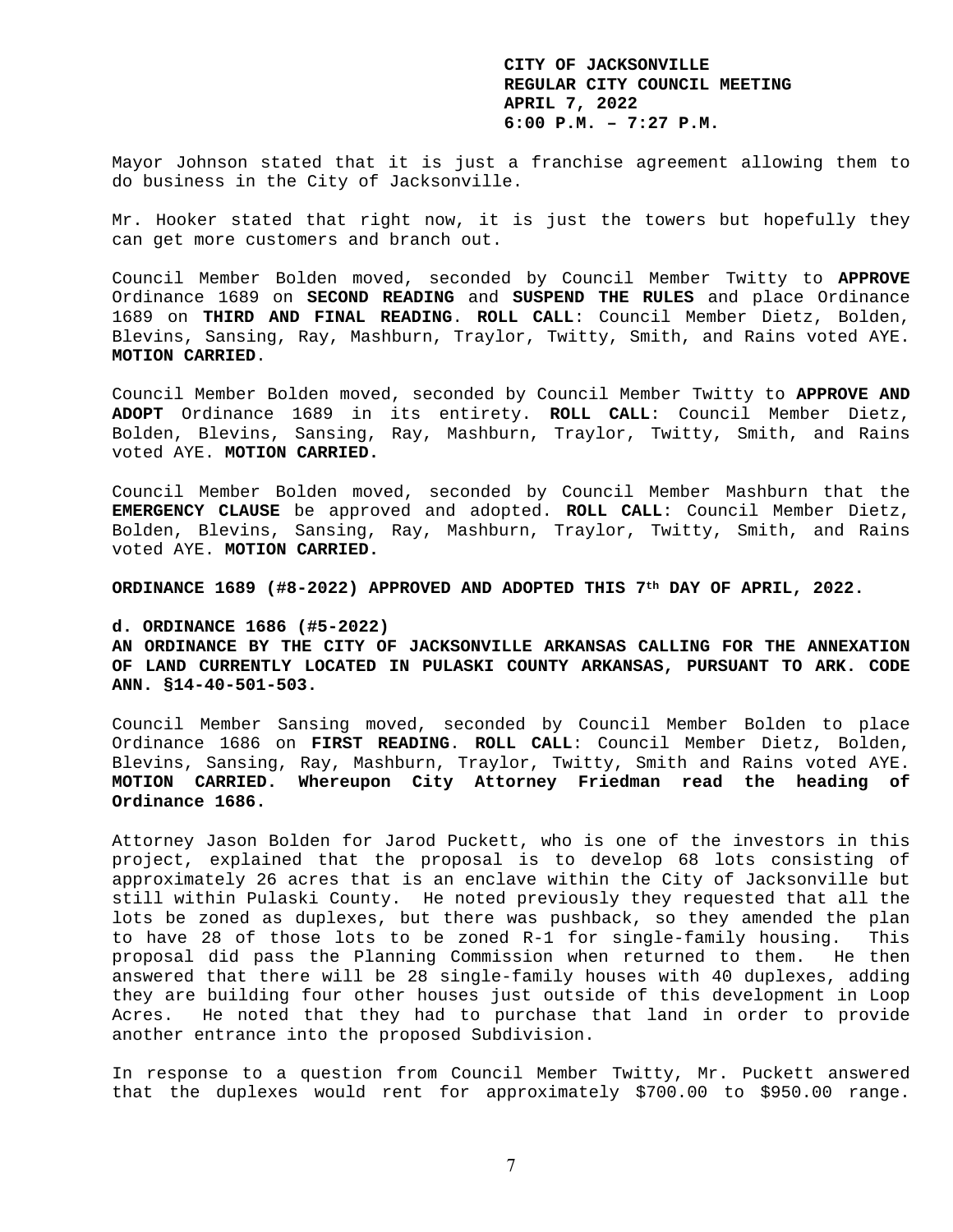He noted that they own some nearby duplexes that rent for \$795.00 and they are four years old. He stated they feel they can get at least that and maybe more since they are new construction. He then answered that the single-family homes would rent for approximately \$1,295.00 to \$1,500.00.

Mayor Johnson noted that they are also building a new office on Hwy 67/167.

Council Member Dietz noted that this is the best use of the land, noting rental seems to be the way to go currently. He also noted that single-family housing is also doing well, being sold over \$120.00 per foot. He noted that Jacksonville needs not only rentals, but single-family houses to sell.

Council Member Blevins noted that his understanding, when it was initially proposed, was that the single-family housing on Loop Acres and within the project subdivision would be for sale, not rent.

Council Member Sansing thanked the developers for surrounding the project with single-family homes, which cuts down on the traffic.

Council Member Bolden moved, seconded by Council Member Mashburn to **APPROVE** Ordinance 1686 on **FIRST READING** and **SUSPEND THE RULES** and place Ordinance 1686 on **SECOND READING**. **ROLL CALL**: Council Member Dietz, Bolden, Blevins, Sansing, Ray, Mashburn, Traylor, and Rains voted AYE. Council Member Twitty and Smith voted NAY. **MOTION CARRIED**.

Council Member Sansing moved, seconded by Council Member Bolden to **APPROVE** Ordinance 1686 on **SECOND READING** and **SUSPEND THE RULES** and place Ordinance 1686 on **THIRD AND FINAL READING**. **ROLL CALL**: Council Member Dietz, Bolden, Blevins, Sansing, Ray, Mashburn, Traylor, and Rains voted AYE. Council Member Twitty and Smith voted NAY. **MOTION CARRIED**.

Council Member Sansing moved, seconded by Council Member Traylor to **APPROVE AND ADOPT** Ordinance 1686 in its entirety. **ROLL CALL**: Council Member Dietz, Bolden, Blevins, Sansing, Ray, Mashburn, Traylor, and Rains voted AYE. Council Member Twitty and Smith voted NAY. **MOTION CARRIED**.

**ORDINANCE 1686 (#5-2022) APPROVED AND ADOPTED THIS 7th DAY OF APRIL, 2022.** 

## **e. RESOLUTION 817 (#2-2022)**

**A RESOLUTION IN SUPPORT OF AND AUTHORIZING EXECUTION OF SALE DOCUMENTS BY THE CITY OF JACKSONVILLE FOR CERTAIN REAL PROPERTY DESCRIBED HEREIN (GENERAL LOCATION – 613/615 N BAILEY STREET); AND, FOR OTHER PURPOSES.** 

**Council Member Ray moved, seconded by Council Member Bolden to read Resolution 817. MOTION CARRIED. Whereupon City Attorney Friedman read the heading of Resolution 817 (#2-2022).**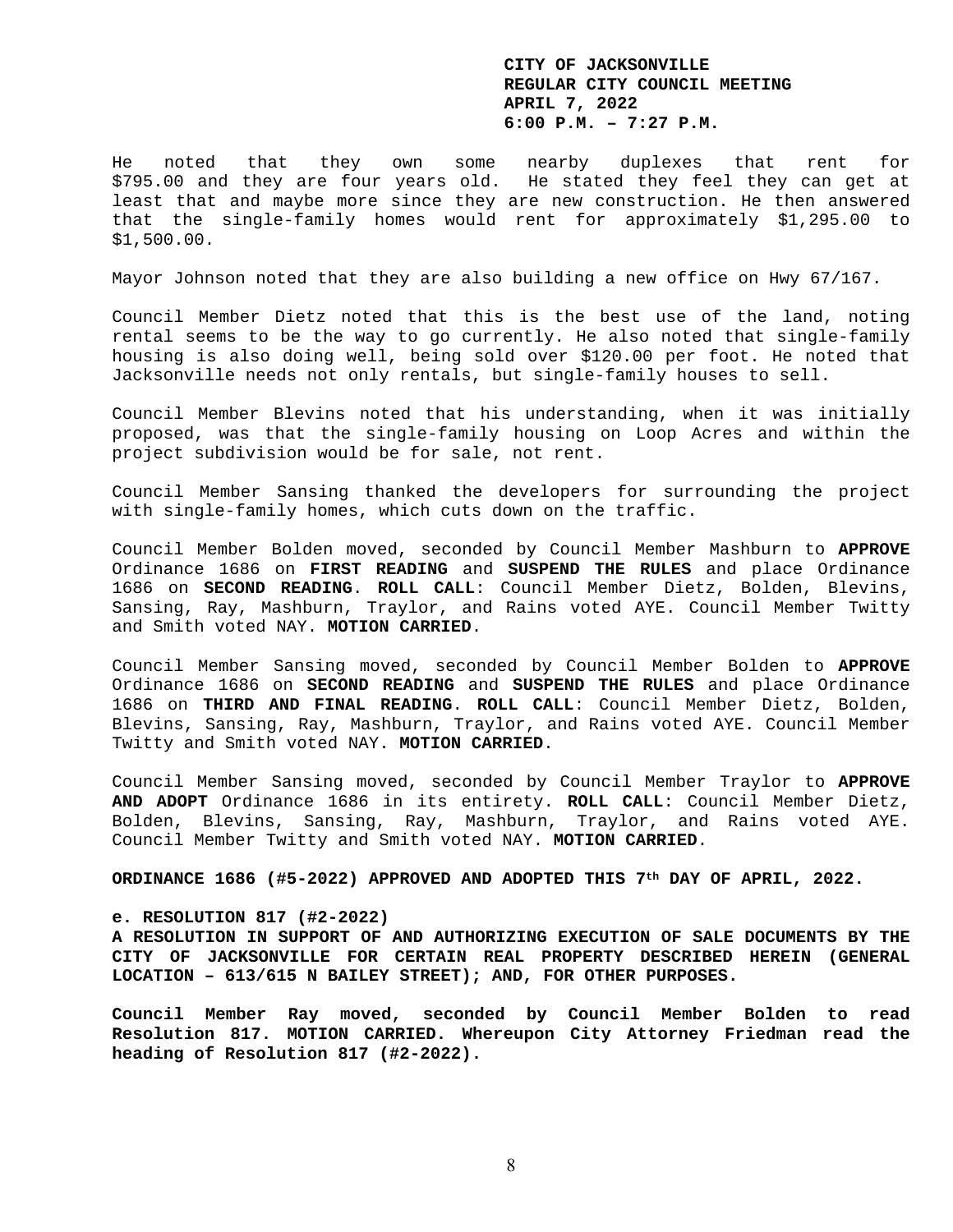Mayor Johnson noted that this would deal with the property known as the Bailey Street Church of Christ. He explained that there is a building, a parsonage, and an undeveloped grassy area. The undeveloped grassy area is what we are dealing with tonight, explaining that this area is behind the Church and adjacent to the Splash Zone property. He stated the Church is willing to sell that portion for \$100,000. He then stated that in the future we will see what they are willing to do with the rest of the property.

Parks and Recreation Director Kevin House related the need for more parking for Splash Zone.

In response to a question from Council Member Blevins, Mayor Johnson clarified that we are talking about three separate pieces; the parsonage and the driveway to it, the Church and the asphalt parking lot, and finally, the grassy undeveloped area. He explained that first we are trying to purchase the grassy area to expand the Splash Zone parking.

Parks and Recreation Director Kevin House stated the house and Church are in bad shape.

Mayor Johnson then answered Council Member Blevins that the City has the money in the Capital Improvement Fund to purchase the undeveloped grassy area.

Council Member Dietz questioned how much land is there in the undeveloped grassy area.

Parks and Recreation Director Kevin House stated that the City has not had the property surveyed yet.

Mayor Johnson stated that he was waiting until the City Council approved the Resolution before paying for a survey. He then surmised with Parks and Recreation Director Kevin House that it is probably an acre and a half.

In response to a question from Council Member Sansing, Parks and Recreation Director Kevin House answered that during good weather, Splash Zone is at capacity every day.

Council Member Bolden noted that the parking lot is full and people have to park in the Church's parking lot across the Street and have to wait in line for hours to get into Splash Zone.

Mayor Johnson stated that another thing for the future is the expansion of Splash Zone.

Council Member Dietz stated that when he was on the Parks and Recreation Committee it was always a desire to expand Splash Zone when funds are available. He stated that this piece of land is a good start because it benefits the City of Jacksonville better than anything else.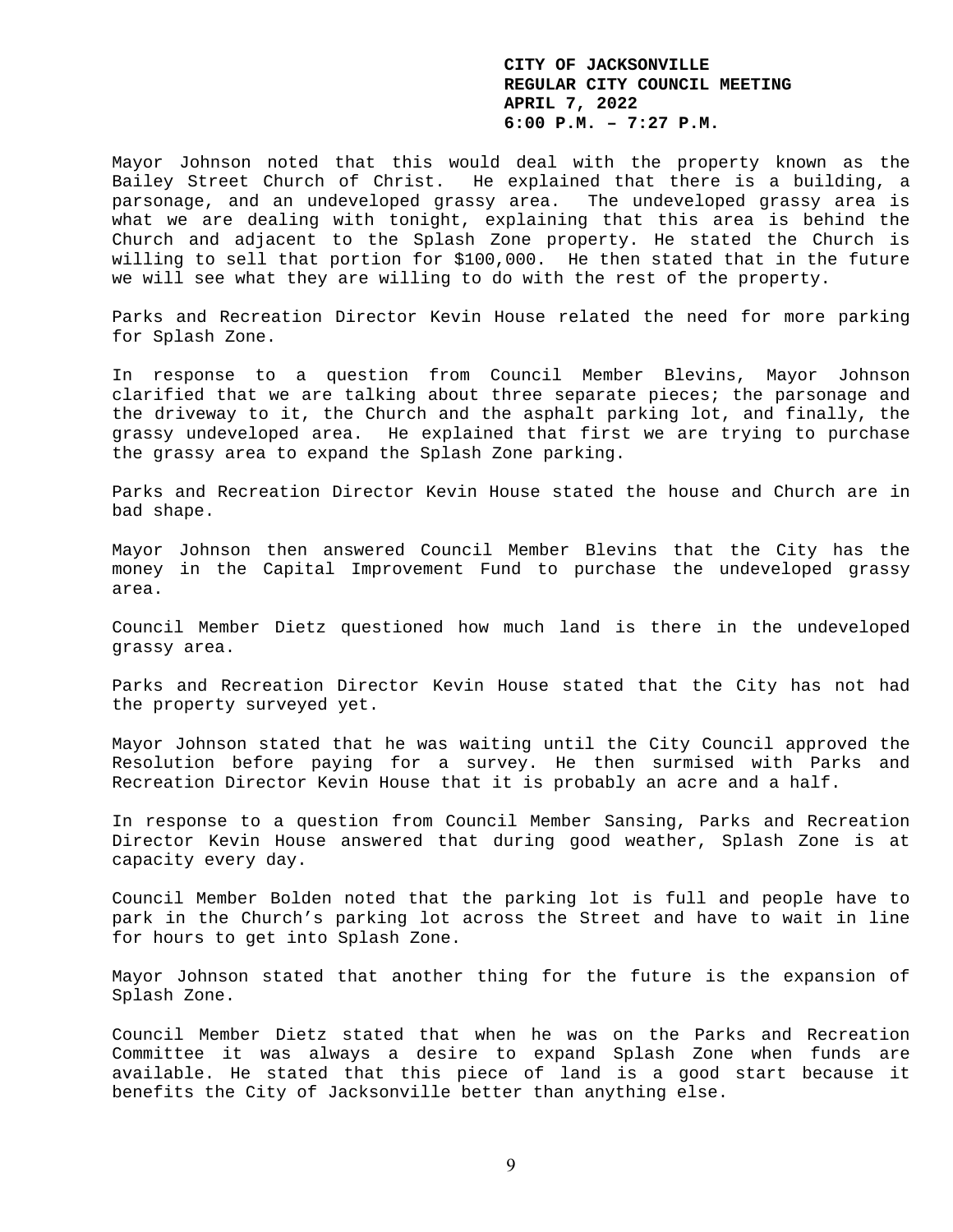Council Member Blevins stated that he definitely believes Splash Zone needs to expand but feels we should table the Resolution until we get the land survey and find out exactly what we are buying and at what price.

Mayor Johnson stated that he did not want to pay for a survey, saying that he and Parks and Recreation Director Kevin House are estimating it to be an acre and ¼ to an acre and ½.

Council Member Ray stated the City needs the property.

In response to a question from Council Member Blevins, Mayor Johnson reiterated that it is going to be \$100,000 and that the property will be appraise before he makes the deal.

Council Member Traylor noted that this property is not a separate piece but part of the other property.

Parks and Recreation Director Kevin House stated that the property would have to be separated from the property it is a part of.

Mayor Johnson stated it will have to be surveyed and separated. He reiterated that he did not want to pay for a survey if they were not serious about purchasing the property.

Council Member Blevins reiterated that he believes we need the survey.

Mayor Johnson stated that he will get a survey and have it appraised.

Council Member Blevins asked then we can vote to buy it?

Mayor Johnson stated that he has to have this motion to be able to do all of that. He stated that the City Council will know what he does before he does it, adding that he already knows the price.

**Council Member Ray moved, seconded by Council Member Smith to adopt Resolution 817 (#2-2022) in its entirety. MOTION CARRIED with Council Member Blevins voting NAY.** 

#### **f. ORDINANCE 1690 (#9-2022)**

**AN ORDINANCE DECLARING THE EXERCISE OF EMINENT DOMAIN ON CERTAIN REAL PROPERTY WITHIN THE CITY LIMITS OF THE CITY OF JACKSONVILLE, ARKANSAS FOR ACQUISITION OF PUBLIC EASEMENTS AND RIGHTS OF WAY FOR THE CONSTRUCTION AND DEVELOPMENT OF IMPROVED PUBLIC WATER AND SEWER LINES FOR THE CONSTRUCTION PROJECTS ON BEHALF OF JACKSONVILLE WATER WORKS AND JACKSONVILLE WASTE WATER; AND, FOR OTHER PURPOSES.**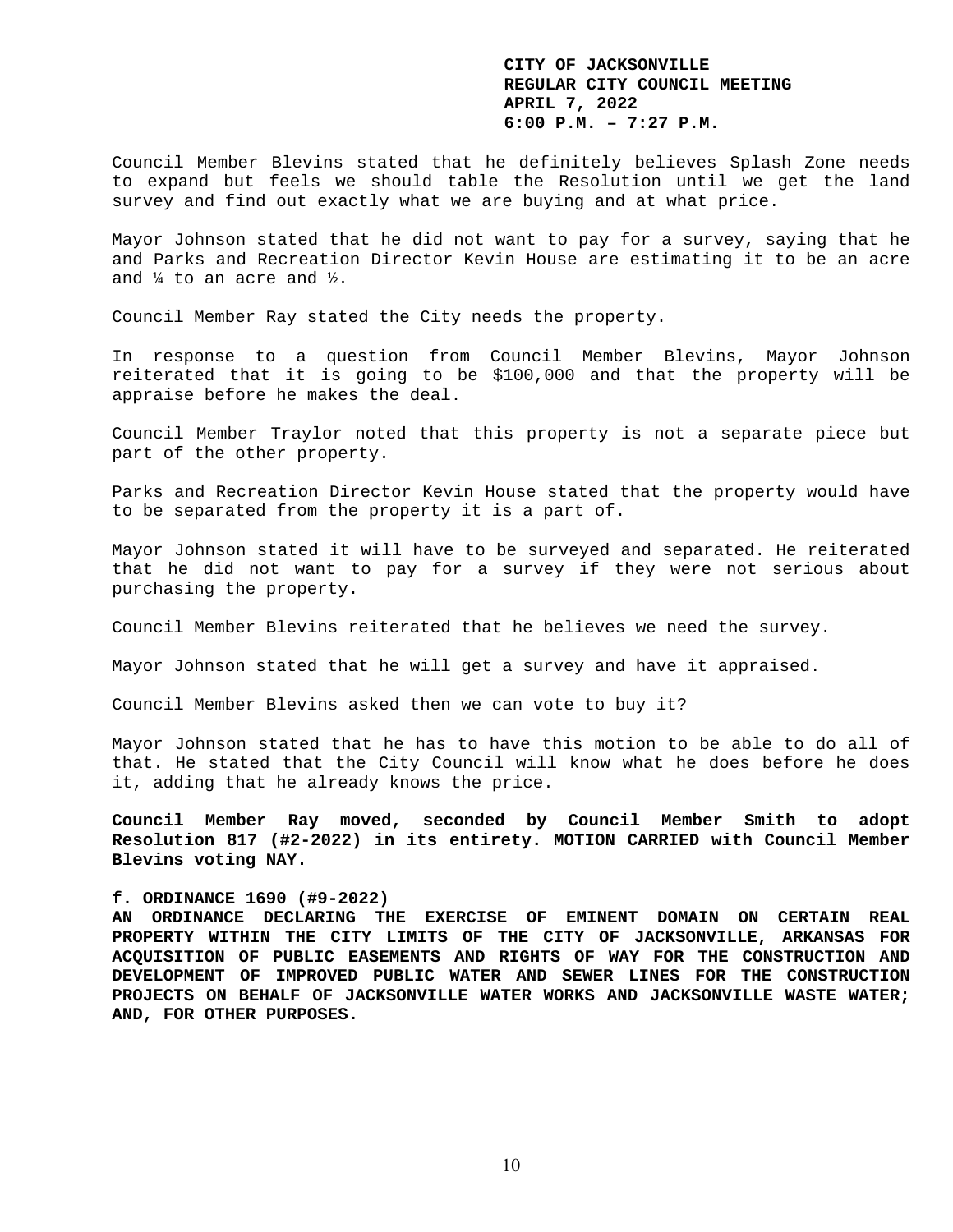Council Member Sansing moved, seconded by Council Member Ray to place Ordinance 1690 on **FIRST READING**. **ROLL CALL**: Council Member Dietz, Bolden, Blevins, Sansing, Ray, Mashburn, Traylor, Twitty, Smith and Rains voted AYE. **MOTION CARRIED. Whereupon City Attorney Friedman read the heading of Ordinance 1690.** 

City Attorney Friedman reminded the City Council they had previously approved 16 other parcels, explaining that this is a parcel that they thought they had negotiated and had an agreement, which has now fallen through. She stated that she needs this approved so it can go to Circuit Court.

Mayor Johnson clarified that the property owners are not happy with ARDOT, pointing out that this does not have anything to do with the Water or Sewer.

Council Member Rains moved, seconded by Council Member Traylor to **APPROVE** Ordinance 1690 on **FIRST READING** and **SUSPEND THE RULES** and place Ordinance 1690 on **SECOND READING**. **ROLL CALL**: Council Member Dietz, Bolden, Blevins, Sansing, Ray, Mashburn, Traylor, Twitty, Smith, and Rains voted AYE. **MOTION CARRIED**.

Council Member Rains stated that the reason she offered flack regarding separating the motions to read and suspend is because the grass ordinance was held as a public hearing and maybe no one knew about that as far as the public's concern goes and so they literally did not get their chance to voice their concerns, if they are hearing about it second hand and it is not being discussed in a following meeting because we have already done all three readings.

Council Member Bolden and Mayor Johnson noted that it was advertised for two weeks.

Council Member Rains stated that she understands that it was advertised in the paper and no one looks at the paper.

Council Member Sansing moved, seconded by Council Member Bolden to **APPROVE** Ordinance 1690 on **SECOND READING** and **SUSPEND THE RULES** and place Ordinance 1690 on **THIRD AND FINAL READING**. **ROLL CALL**: Council Member Dietz, Bolden, Blevins, Sansing, Ray, Mashburn, Traylor, Twitty, Smith, and Rains voted AYE. **MOTION CARRIED**.

Council Member Bolden moved, seconded by Council Member Sansing to **APPROVE AND ADOPT** Ordinance 1690 in its entirety. **ROLL CALL**: Council Member Dietz, Bolden, Blevins, Sansing, Ray, Mashburn, Traylor, Twitty, Smith, and Rains voted AYE. **MOTION CARRIED.** 

**ORDINANCE 1690 (#9-2022) APPROVED AND ADOPTED THIS 7th DAY OF APRIL, 2022.**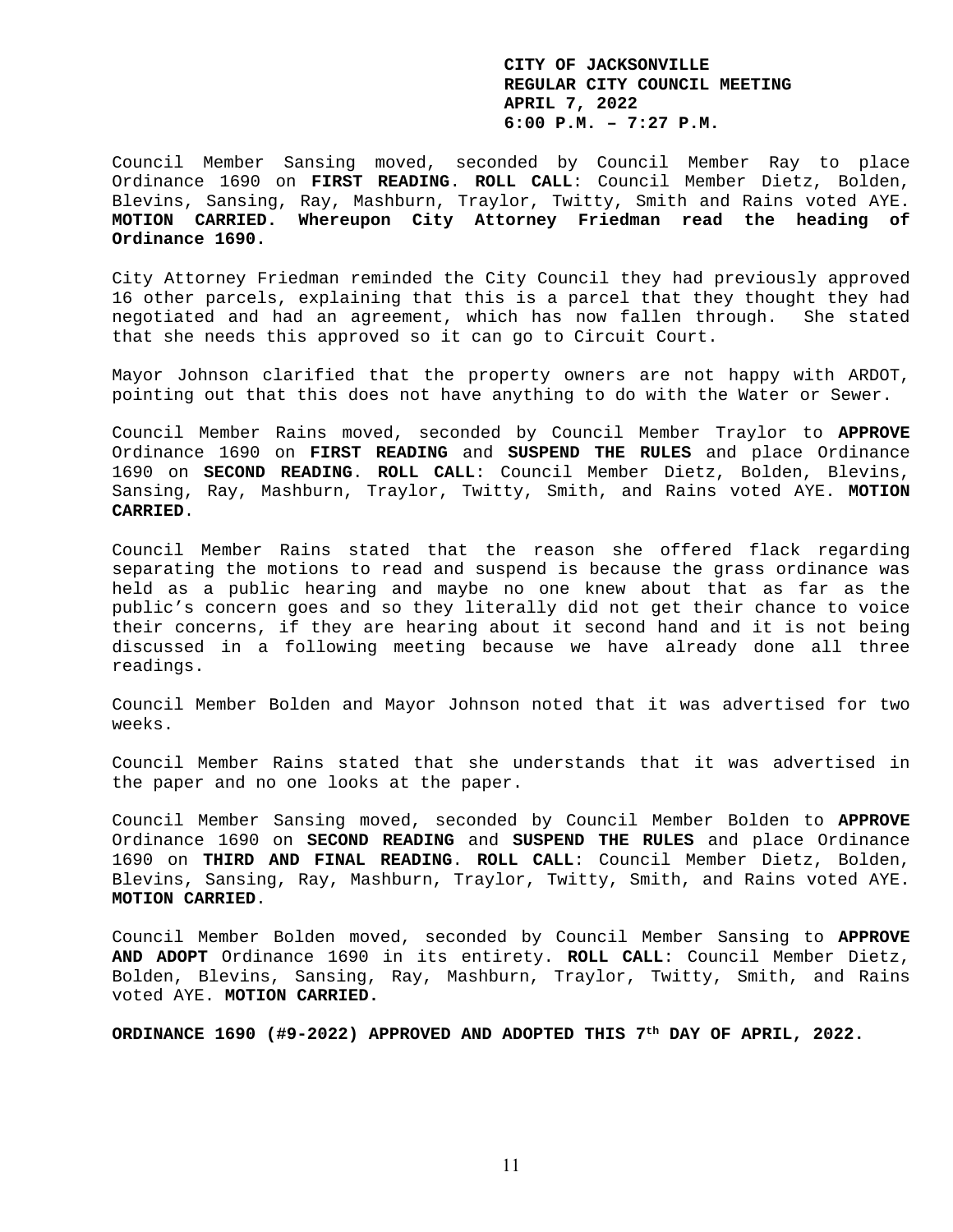**g. ORDINANCE 1691 (#10-2022) AN ORDINANCE TO AMEND VARIOUS SECTIONS OF THE JACKSONVILLE MUNICIPAL CODE, CHAPTER SIX (LIVESTOCK AND FOWL) FOR THE CITY OF JACKSONVILLE; AND FOR OTHER PURPOSES.** 

Council Member Bolden moved, seconded by Council Member Rains to place Ordinance 1691 on **FIRST READING**. **ROLL CALL**: Council Member Dietz, Bolden, Blevins, Sansing, Ray, Mashburn, Traylor, Twitty**,** Smith and Rains voted AYE. **MOTION CARRIED**. **Whereupon City Attorney Friedman read the heading of Ordinance 1691.** 

Council Member Blevins noted that the Ordinance had previously been proposed, explaining that it would have gone through if it had not been amended to try to include the roosters. He stated that this does not affect anyone's HOA or BOA, this will not supersede any of those rules. He stated that currently in Jacksonville, you can have unlimited chickens and roosters. He stated at the rate of how hard it is to find eggs and chicken, he would ask that this be approved. He stated that it would be 50' to allow residents to have six chickens and grandfather one rooster, but it would need to be registered. He stated that the amendment did not have enough to pass.

Council Member Ray stated that he feels the present Ordinance is good, adding that we do not need any additional chickens, pigs, or cows.

Council Member Blevins answered that citizens can already have unlimited, we are trying to minimize it.

Council Member Mashburn questioned how hard it would be for the Animal Shelter/Code Enforcement to control if there were a problem.

Animal Control Manager Parker stated that it would be extremely hard, especially during the summer, when it is their busiest time with dogs running at large, people locking dogs in cars, emergency calls that take up most, even when there is a full staff. She explained that she has two officers on the road all day every day taking care of high priority calls. She stated that she does not have the manpower and probably would never have the manpower to designate one officer to go around and check on the chicken ordinances. She noted that a lot of them have to be moved every 24 hours and cleaned up every 48 hours, saying that she just does not have the manpower even if she had a full staff.

Chief Hibbs clarified that Animal Control enforces ordinances to do with animals and Code Enforcement really only does Code, and it is kept separate.

Council Member Sansing stated that he has a question regarding chipping roosters, asking how much does it cost to get an animal chipped and who would get a rooster chipped?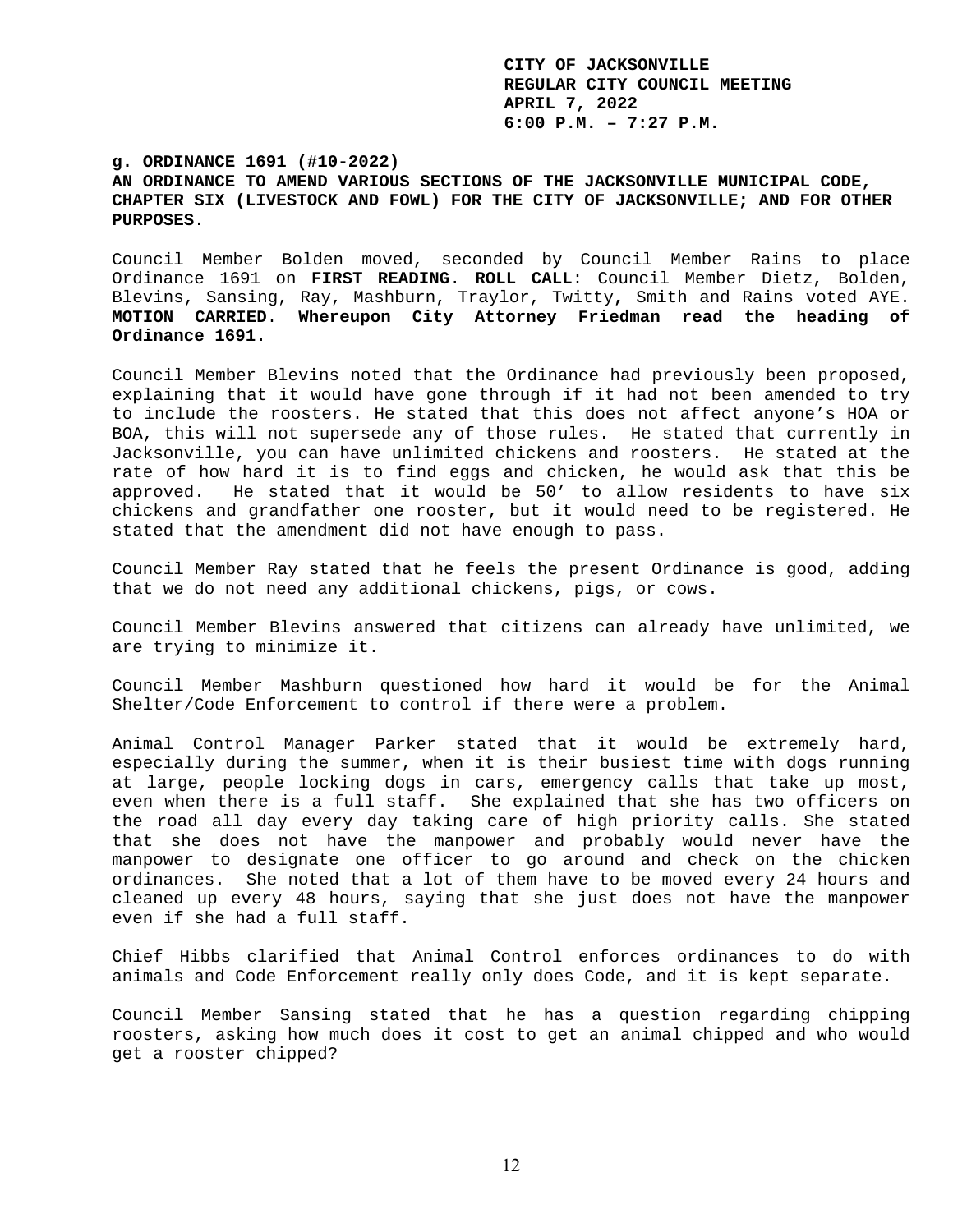Supervisor Parker stated that if you chipped a rooster, you can not use the normal microchip that is used in a cat or dog. She stated that roosters do not have any skin and in order to chip it, you have to pull the skin up in order to get the needle in there and there is just no way.

Chief Hibbs stated that earlier Supervisor Parker told him that she believes it is an RFID tag, rather than a microchip.

Supervisor Parker stated that no vet around here carries RFID chips.

Council Member Twitty stated that this is crazy, adding that no one is going to go and bring their rooster to get chipped. Nobody. She stated that the ordinance that we have right now, we allow roosters unlimited, and we allow chickens unlimited and they do not have to have them chipped.

Council Member Blevins stated that now there is a distance requirement, but if you meet that distance requirement, then you can have thousands of chickens and roosters in the City of Jacksonville. He stated there are some people in low income areas that have contacted him, saying that they would really like to have chickens for eggs because of the current price. He stated that initially he proposed 25', but the Mayor said he could probably only go for it if it was 50', so it was adjusted to 50'. He stated that there were some people who had roosters already and we did not want them to have to get rid of their roosters, so we implemented that they could register them not RFID tag them or chip them. Just to have them registered to say that they have them. He stated there is a saying that "the sheep spend their entire life fearing the wolf, only to be eaten by the shepherd". He stated that a big deal is being made over something that is not even going to happen, that people in the town really want and you are pulling all these other deals out. He stated that he never would have imagined in a million years that chickens… and every one else is doing it. These successful cities, that have had more than 1,000 people in growth over the Census, they all allow chickens.

Discussion devolved into various separate opinions regarding how many people in the City have chickens.

Chief Hibbs introduced Officer Colburn who has 17 years of farming chickens and has been with the Police Department for slightly over one year. He has 10 chicken houses and has raised over 1 million chickens per year, 5 times a year for when they come in and go out. He has two pullet houses, 10,000 chickens, so it is over 1 million chickens a year. He stated that if there is anybody that knows anything about the diseases, feed, or what this ordinance needs, how to raise chickens, it is him.

Officer Colburn stated that while he lives in the City, his chickens are in Cleveland County. He related that he has been raising chickens commercially for over 17 years. He stated that what you will run into is not just people having chickens, people are going to look for legal ramifications when somebody catches E.coli, salmonella, and other airborne diseases that can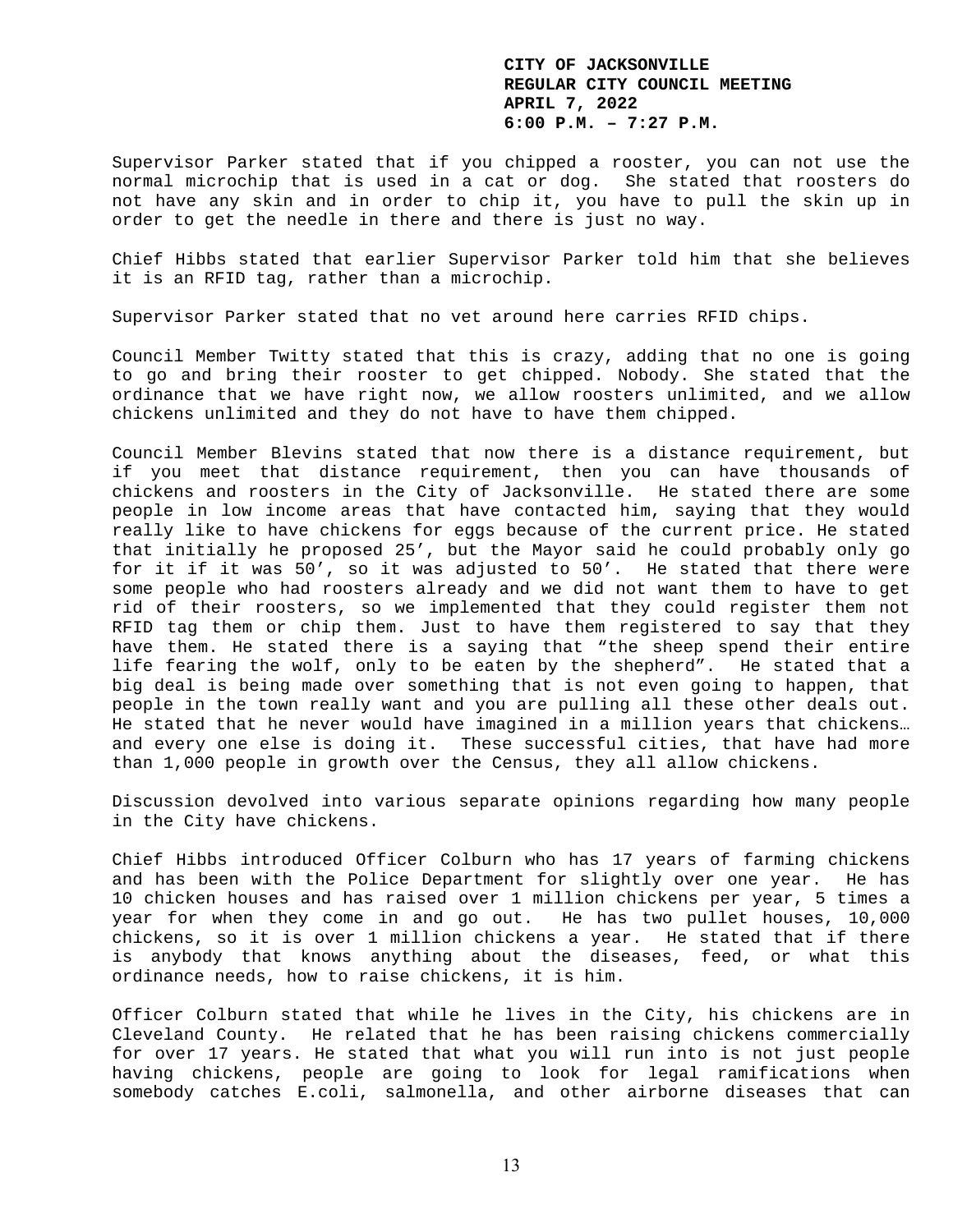arise from uncleanliness. If you want to say that it is okay to have chickens, then you need to have some kind of educational process for the person that is getting the chickens, so that little 5-year-old Johnny next door does not run barefoot through the yard and catch a disease. Now you will get the CDC and EPA involved and PETA will jump. He stated that roosters are not a meat bird, they are used to fertilize a hen. He stated that having as many chickens as you want is a big problem because that encodes unsanitary conditions. As a commercial farmer, we have the University of Arkansas come to our farm several times a year to make sure we have adequate ventilation, bedding, and dry conditions because if a poultry disease like the bird influenzas ever breaks out, they will shut your City down, the EPA does not play. If there is ever an outbreak, they will shut down every commercial operation within 10 miles and you are talking millions and millions of dollars and they did that in Northern Arkansas. He stated that if you want to look at it from a managerial standpoint, there are going to be legal ramifications.

Council Member Blevins noted that we are only talking about six chickens.

Officer Colburn stated one chicken.

Council Member Blevins asked with the City currently being able to have unlimited chickens, how many E.coli breakouts have there been in the City of Jacksonville.

Officer Colburn stated that the did not know of any.

Council Member Blevins continued, how many places have had to be shut down over Jacksonville having unlimited chickens.

Officer Colburn stated that to his knowledge, none.

Council Member Blevins stated that going from unlimited to six chickens, all of the sudden chickens are the monkey from Outbreak and we are going to have to shut down the whole City for an E.coli outbreak because of six chickens when someone can not afford to go to Wal-Mart and get eggs, when they even have them.

Council Member Ray stated that he does not believe there is anyone who cannot afford to get eggs, noting that there are people giving away eggs everywhere.

Council Member Bolden stated that he has had many calls about people not wanting chickens. He stated that when it comes to roosters, it is not good to hear them when you are trying to sleep.

Council Member Twitty pointed out that currently there is no limit on the number of chickens or rooster a person can have.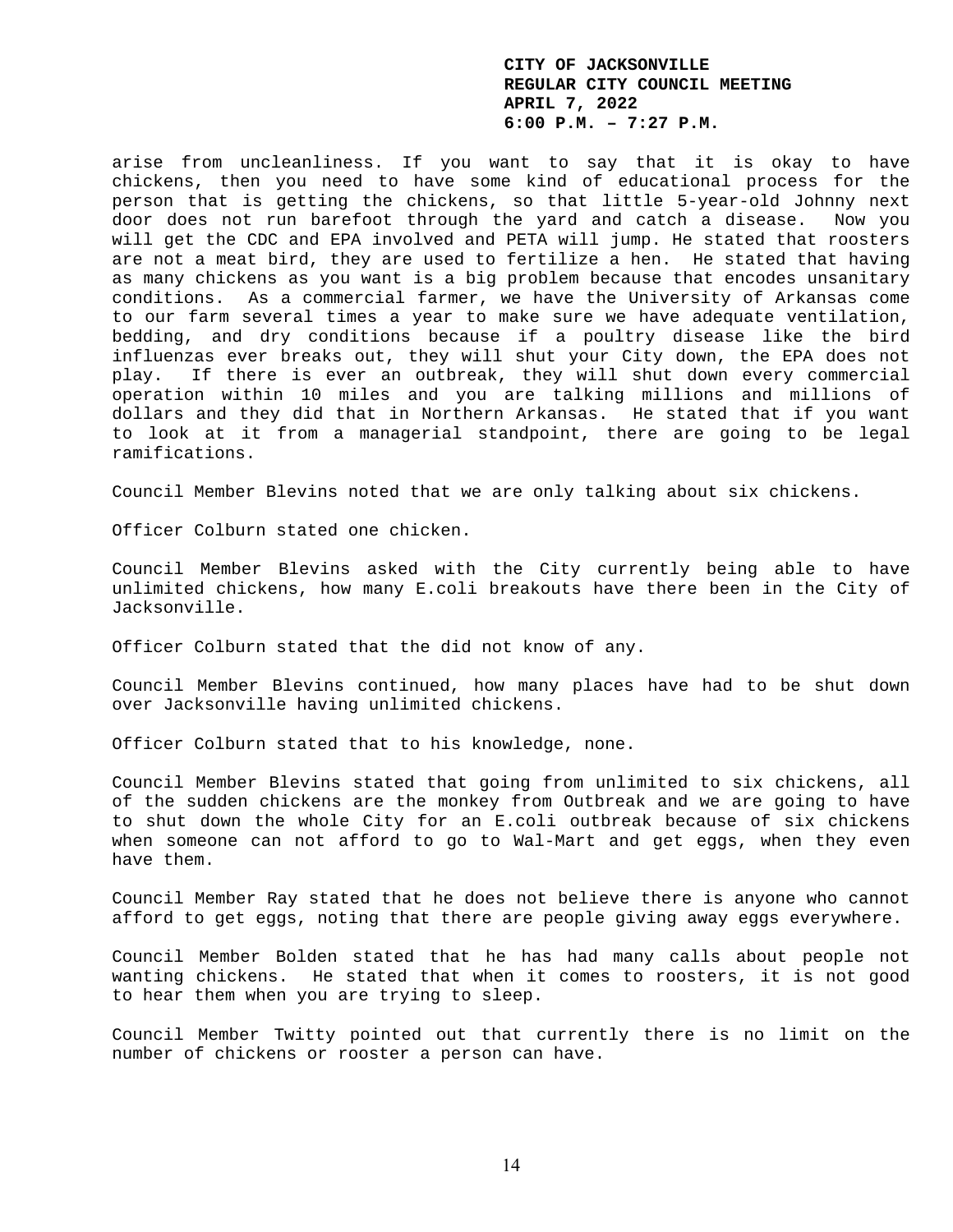Council Member Traylor respectfully requested on behalf of himself and his wife, that Council Member Blevins rescind the ordinance before there is a law that prevents anyone from being able to have chickens.

Council Member Blevins stated that he would take that under advisement, but feels that now we need to suspend the rules to put in another motion to ban chickens completely from the City of Jacksonville before we have an E.coli outbreak.

Discussion ensued regarding the tenants of the current ordinance being proposed.

Supervisor Parker asked why Council Member Blevins wants to shorten the distance requirement from 100' to 50'.

Council Member Blevins stated that certain areas do not have 100' to be able to currently have chickens, so lowering the distance requirement would help those residents be able to have six chickens so they could have eggs for their family.

Council Member Twitty emphasized that this ordinance does not affect the POAs or BOAs. She pointed out that the City has no authority over the POA or BOA.

Chief Hibbs stated that this ordinance does not address fencing, which is important, dogs next door barking at the chickens, especially in Sunnyside. He stated that this would cause stress for the chickens, pointing out that this is something that Officer Colburn can talk at length about. He then pointed out that this ordinance does not address the feed, which can cause rats and rodents. It does not address the rain cover, or certain things that chickens need to prevent them from getting wet.

Council Member Blevins clarified that this ordinance amends what is already in place, so those issues were already in place before this ordinance was proposed and no one has said those regulations were a problem.

Chief Hibbs stated that there are things that we should add to this ordinance in order to have chickens in the City that we do not have and fencing is very important. He stated that if we are going to go with chickens, we need to do it right.

Council Member Twitty suggested tabling the ordinance until…

Council Member Rains suggested that Ordinance 1691 be tabled to be presented to the Code Committee to be reviewed.

**Council Member Rains moved to TABLE Ordinance 1691 and send it to the Code Committee for review.**